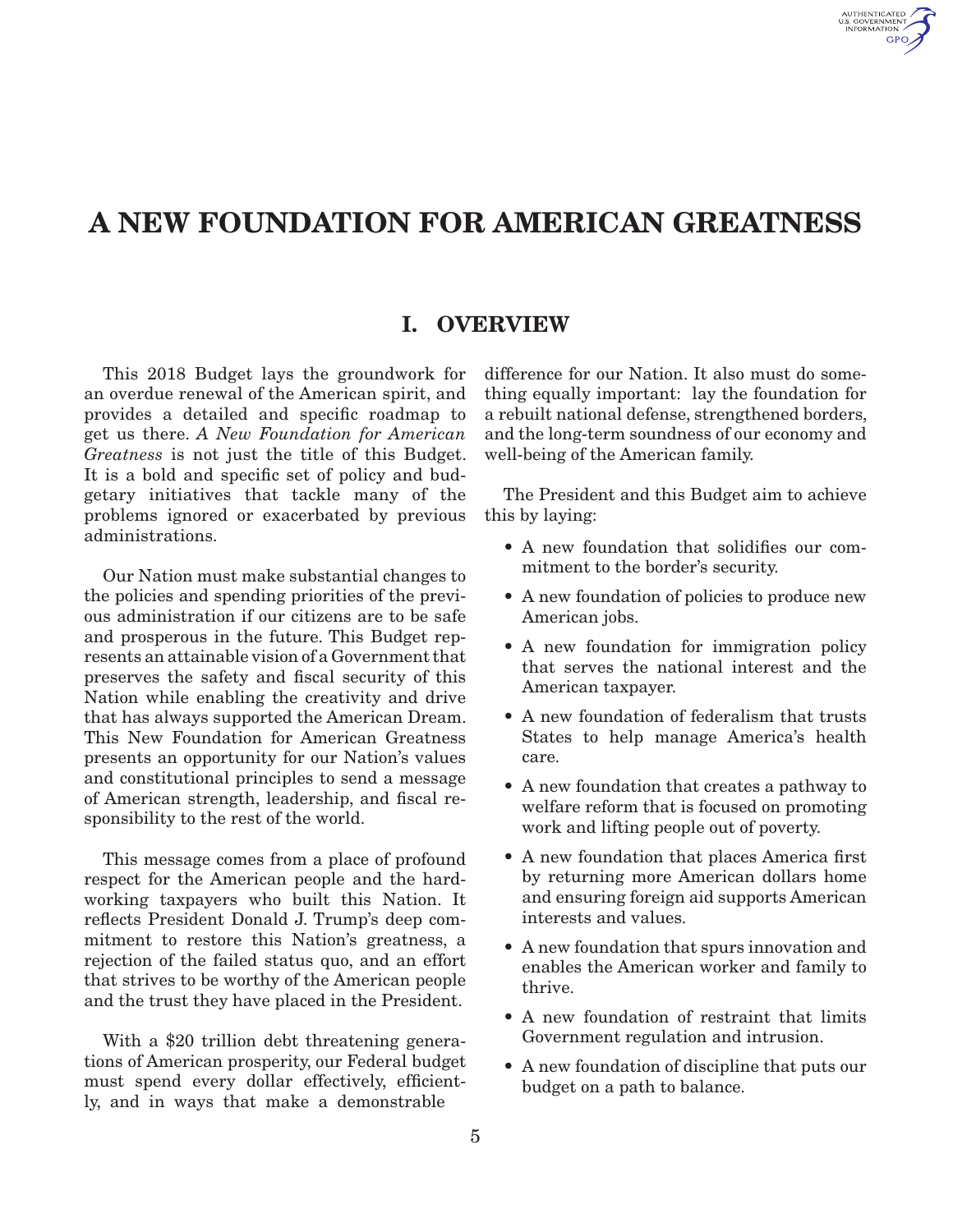• And, a new foundation of focus on the forgotten American worker who now has an advocate in the Oval Office.

The time is now to address the fundamental challenges facing our Nation. It is more than just words on pages; it is a call to action to save this great Nation. We have borrowed from our children and their future for too long, the devastating consequences of which cannot be overstated. We are fast approaching having publicly held debt at or exceeding 100 percent of our Gross Domestic Product (GDP), a point at which hopes for a more prosperous future are irrevocably lost.

This Budget makes it clear that we will reverse the damaging trends from previous administrations and restore the American Dream. The New

Foundation for American Greatness will put our Nation's budget back into balance and begin to reduce the national debt.

A New Foundation for American Greatness requires a new approach to how we tax, regulate, and support our American worker and job creators. A new approach to how we provide for the common defense and promote the general welfare. A new approach to how we care for the sick and educate our young. A new approach to how we spend every tax dollar.

The President believes it will take courage and bold leadership to restore our Nation's greatness. This Budget is a large and bold reversal from the spiral of decline we were on toward a more bright and prosperous future.

# II. WHAT WENT WRONG: INHERITING \$20 TRILLION IN DEBT AND A BROKEN, STAGNANT ECONOMY

The new Administration inherited an economic situation in which the United States is \$20 trillion in debt and yet at the same time dramatically underserving the needs of its citizens due to a broken, stagnant economy.

The previous administration's economic policies resulted in a near doubling of the national debt from \$10.6 trillion in 2009 to nearly \$20 trillion in 2016. The amount of this debt that is publicly held—that is, the portion that requires financing on the capital markets—is \$14 trillion. Relative to the economy, publicly held debt at the end of last fiscal year was 77 percent of GDP, nearly double the level of 39 percent of GDP eight years earlier. This run-up in debt over the last eight years brought it to a level that we have not seen since shortly after World War II.

While our national debt has soared, our economic growth has been historically abysmal.

Stagnant economic growth has severely weakened our Nation's capacity to pay off the debt in the future, especially as measured against historic norms. Overall growth of the economy was subpar even before the last recession and recovery from that recession has been weak.

From World War II to 2007, the average fourth quarter-over-fourth quarter growth rate was 3.5 percent. Over the last nine years, average growth has been 1.3 percent.

Productivity growth is also down from historical averages. Productivity growth (defined as growth in real output per labor hour) has averaged 0.5 percent per year over 2011-2016. Over the years 1948 to 2007, average annual productivity growth was 2.3 percent. This stagnation has left hardworking taxpayers and American families feeling like the American Dream is out of their reach.

#### Sources of Economic Stagnation

Trade Deals That Have Exported American Jobs. All across America, there are cities and towns devastated by unfair trade policies. Horrible trade deals from prior administrations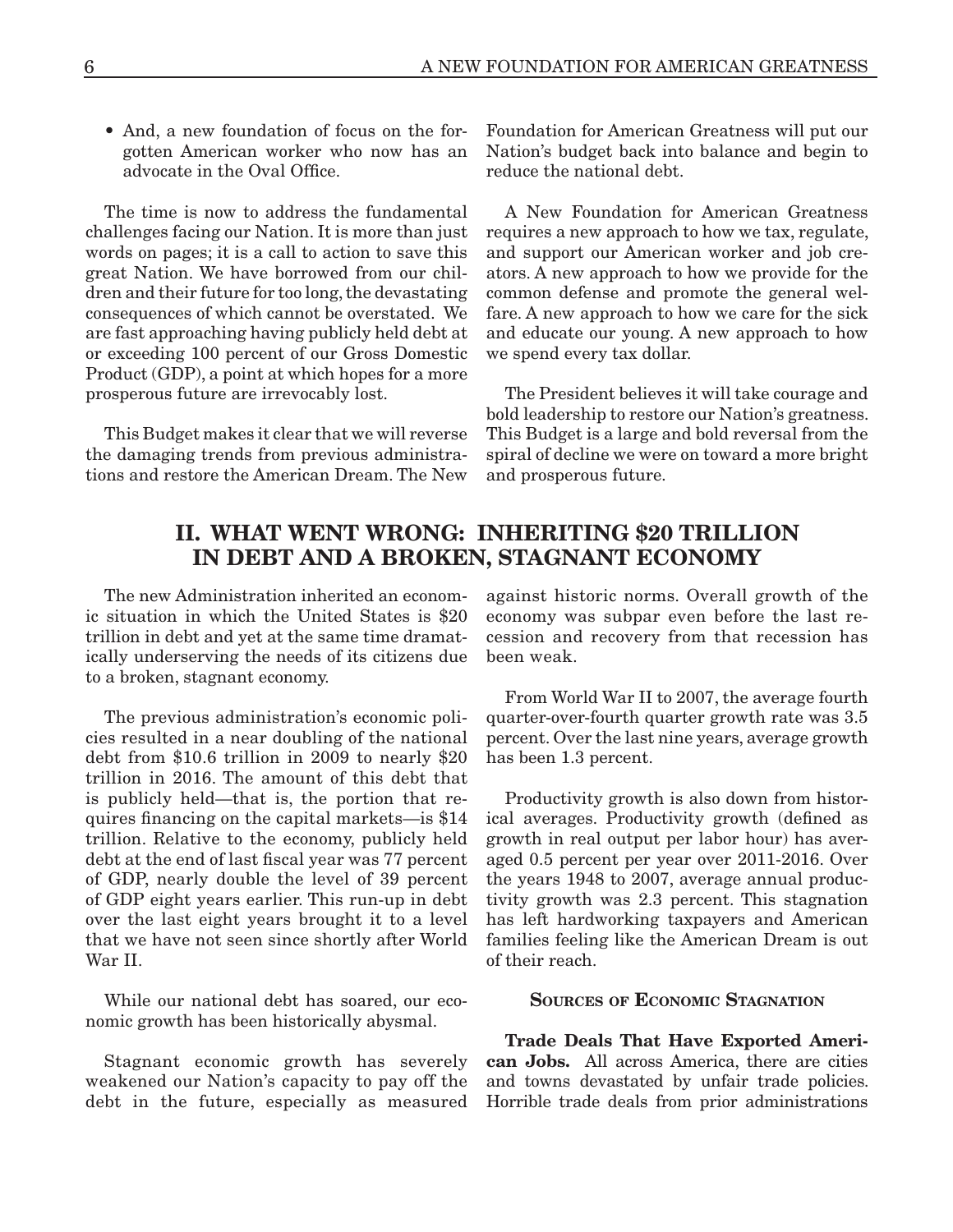have stripped wealth and jobs from our Nation. Persistent trade deficits go hand in hand with a stagnant recovery and our trade deficits have increased: net exports were about -1 percent of GDP in the early 1990s; they were -3.4 percent of GDP in 2016.

Burdensome Federal Regulation. Until the new Administration took office this year, the regulatory state had continued to grow and impede growth in the economy. For example, over the 10 years ending in 2016, non-independent agencies added between \$78-\$115 billion in estimated annual costs through the finalization of new regulations. This included several environmental regulations, such as the Light Duty Fuel Economy regulations and the Power Plant Mercury regulations that each had estimated compliance costs approaching or exceeding \$10 billion per year. The true impact of regulations during this time was undoubtedly higher, as regulations issued by the so-called "independent agencies" are not included in this total. These "independent agencies" issue the majority of burdensome financial regulations, including the vast majority of the cost of compliance with the Dodd-Frank Wall Street Reform and Consumer Protection Act (the Dodd-Frank Act).

Everyone believes in and supports safe food supplies and clean air and water. But the agencies of the Federal Government have gone way beyond what was originally intended by the Congress. The hallmark feature of these regulations has been a mind-numbing complexity that minimizes the understanding of what constitutes compliance, and maximizes the opportunity for arbitrary and ad hoc bureaucratic decision-making, often through vehicles that may not be a legitimate substitute for notice-and-comment rulemaking, such as guidance and interpretive documents.

Burdensome Permitting Process. As major infrastructure projects are proposed, Federal agencies are responsible for reviewing potential impacts on safety, security, communities, and the environment. Over time, the legal requirements and processes for the permitting and review of major infrastructure projects have developed in a siloed and ad-hoc way, creating complex processes that in some cases take multiple years to complete. Projects that are particularly large and complex, or that have significant environmental impacts, are often in the permitting and review process for several years. Up to 18 Federal agencies and 35 bureaus are responsible for individual, independent permitting and review decisions. Delays and uncertainty in project review timelines can affect critical financing and siting decisions; postpone needed upgrades, replacements, or new development; and ultimately, delay job creation and negatively affect American competitiveness. While there have been a number of efforts to improve these processes over time, they have had little quantifiable impact. Under the auspices of the infrastructure initiative, through administrative, regulatory, and legislative changes, the Administration will work to streamline and rationalize the permitting process while maintaining opportunities for meaningful public input and protecting the environment.

Highest Business Taxes in the World. The corporate tax rate in the United States is the highest in the Organization for Economic Cooperation and Development (OECD) and one of the highest in the world. While the Federal corporate income tax in the United States is 35.0 percent, after including State taxes, the rate is 38.9 percent. This compares to an average top marginal tax rate of 22.5 percent worldwide and 24.7 percent in the OECD. As long as our corporate tax rate is well above other nations, businesses will have the incentive to locate overseas, and America will continue to lose out on both jobs and tax revenue.

Low Business Investment. Due to high taxes, high regulations, and poor economic policies, real private nonresidential fixed investment has grown by only 1.3 percent each year (on a fourth quarter-over-fourth quarter basis) since 2007, compared to 4.9 percent annually before the recession. The capital stock is an important determinant of labor productivity, and weak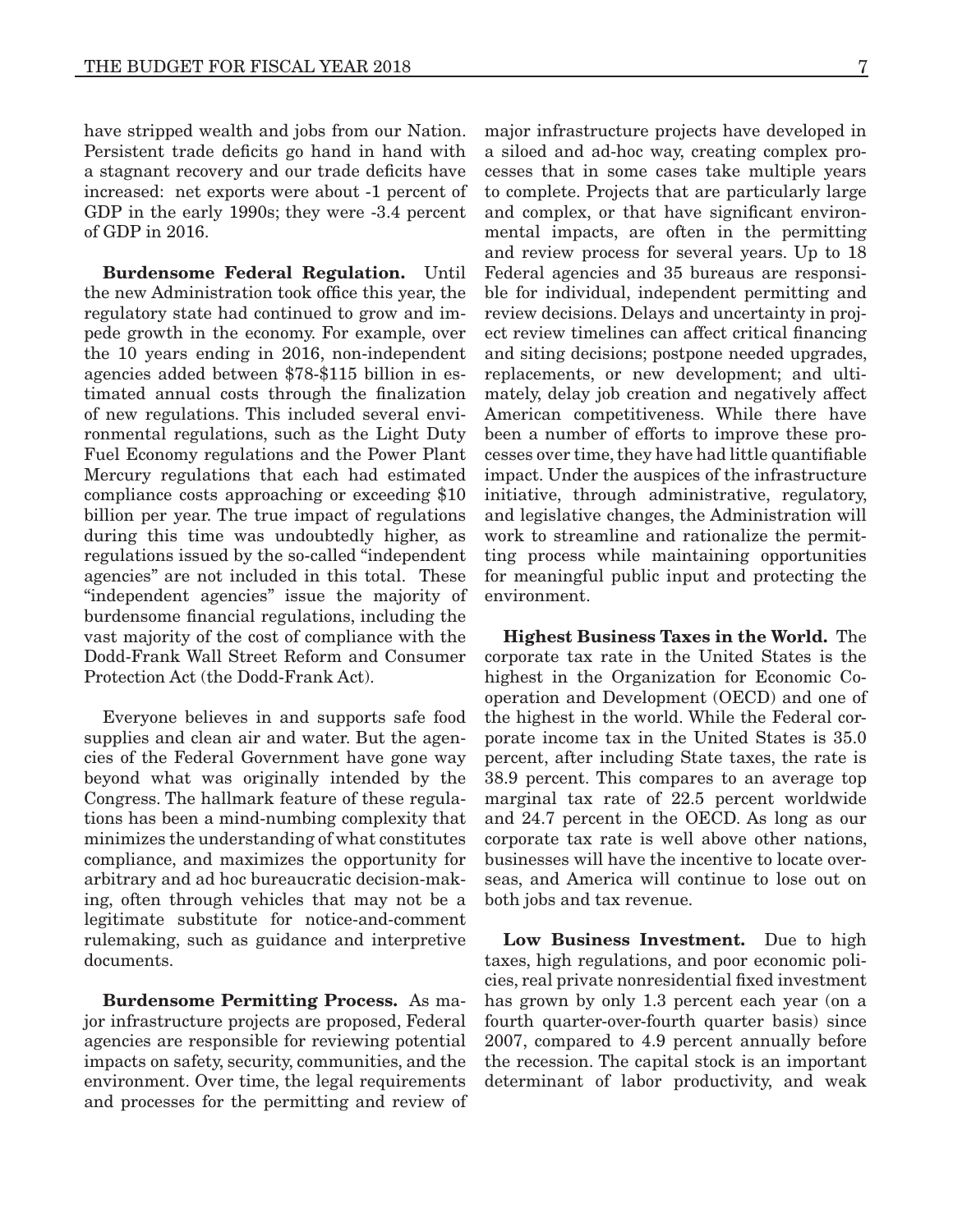growth in labor productivity in recent years reinforces the need for more investment.

#### THE HUMAN COST OF ECONOMIC STAGNATION: Too Many Americans Left Behind

Due to the slow recovery and over-burdened job creators, American workers and their families have not seen significant gains in their wages in recent years. In 2016, real hourly wages for production workers grew by only 0.5 percent (on a December-over-December basis). From the end of 2007 to the end of 2016, real GDP grew by 12.1 percent, but real wages grew by only 7.7 percent. In 2015, 13.5 percent of Americans lived in poverty, higher than in 2007. The poverty rate among children was even higher, 19.7 percent in 2015, compared to 18 percent in 2007.

Further compounding the twin challenges of growing debt and economic stagnation are social and economic policies that have failed millions of able-bodied adults. Millions of Americans are too discouraged to remain in the labor force or are being forced to work part-time.

In December 2007, before the start of the Great Recession, the labor force participation (LFP) rate was 66.0 percent. At the end of 2016, over seven years after the end of the recession, the participation rate was 62.7 percent. This is not solely a reflection of an aging population. Even amongst "prime-age" workers (those aged 25 to 54 years), participation in the labor force has declined, from 83.1 percent at the end of 2007, to 81.5 percent at the end of 2016. For those aged 25 to 34 years, too, participation has fallen according

to the U.S. Bureau of Labor Statistics (from 83.1 percent in December 2007, to 81.9 percent in December 2016). The employment-to-population ratio has fallen one percentage point for this young demographic between the end of 2007 and the end of 2016.

#### The Dangerous Combination of Historic DEBT AND ECONOMIC STAGNATION

Recent Federal budgets tell the story of a persistent and unresolved national crisis. During the Great Recession, the Federal budget deficit rose to unprecedented heights as revenue fell and spending rose sharply. From 2009 to 2012, the budget ran trillion-dollar deficits ranging in size from 6.8 percent to 9.8 percent of GDP, a standard measure of the size of deficits relative to the economy. Relative to GDP, these deficits were the largest seen since the Nation was on an all-out war footing during World War II.

From 2013 to 2016, deficits diminished from the trillion-dollar peaks, but still remained between \$400 and \$700 billion. These deficits were still above historical levels prior to the recession, despite coming years after the recession ended. Unless we change our fiscal course, our budget deficits will begin rising again after next year and will soon reach trillion-dollar levels once again. That would mean the publicly held debt will continue to mushroom and soon place the Nation in uncharted fiscal territory, unable to weather unexpected events such as recession or war, and vulnerable to fiscal and economic crises.

### III. HOW TO MAKE THINGS RIGHT: NEW POLICIES FOR JOBS AND GROWTH AND NEW SPENDING PRIORITIES

To promote safety and prosperity for all Americans, we need to reprioritize Federal spending as we change the policies that have stifled economic growth. We need to incentivize business investment and reform the tax and regulatory systems that have been headwinds for growth. We need trade practices that will stimulate American exports and jobs. We need family friendly policies that acknowledge the reality of dual income households. In addition, we need to bring Federal deficits and debt under control so that the Federal Government no longer absorbs available capital that could go to more productive uses.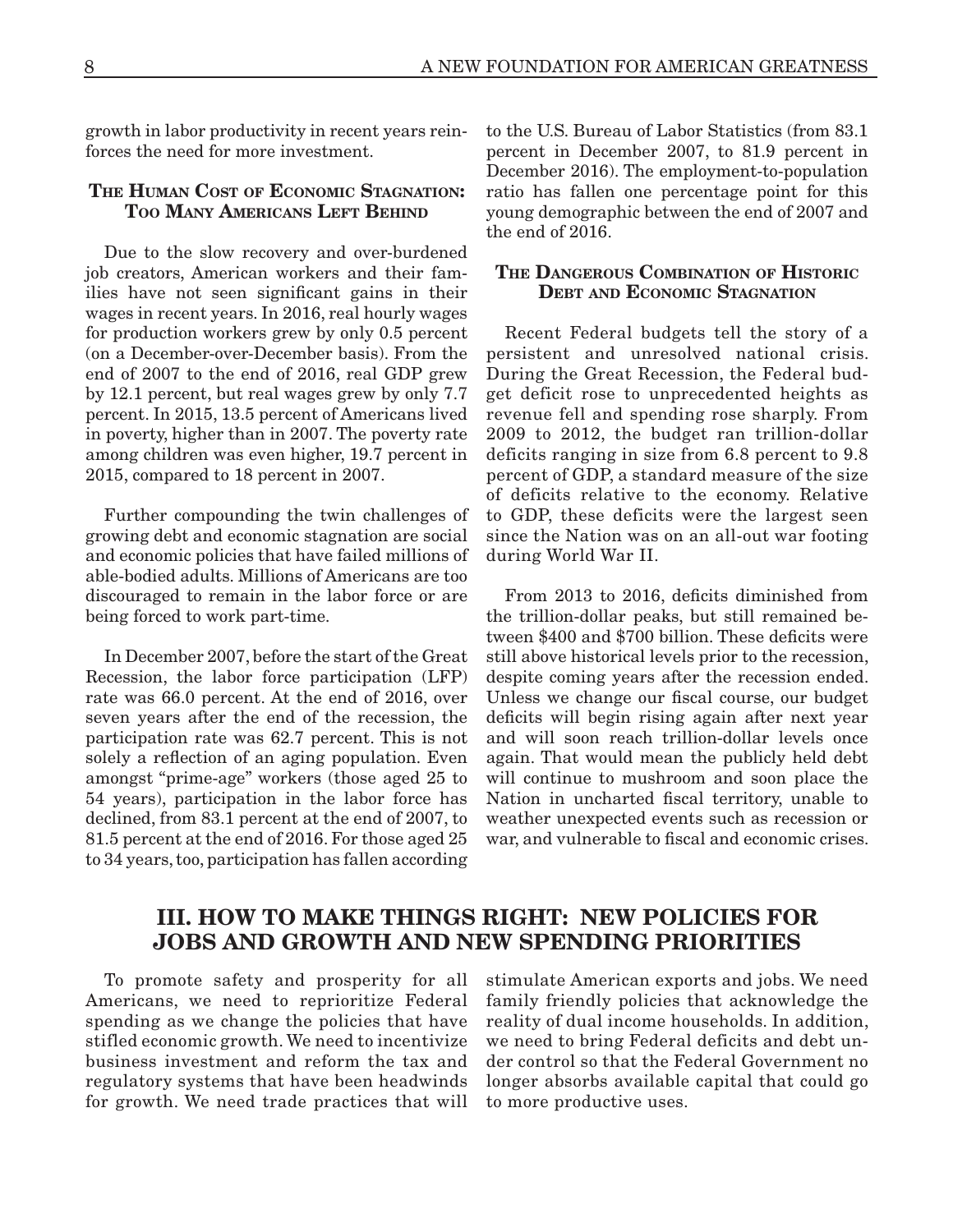#### New POLICIES FOR JOBS AND GROWTH

The President's Budget proposes the following bold steps to spark faster economic growth, balance the budget within 10 years, and finance important new priorities.

Control Federal Spending. The first step is to bring Federal spending under control and return the Federal budget to balance within 10 years. Deficit spending has become an ingrained part of the culture in the Nation's capital. It must end to avoid passing unsustainable levels of debt on to our children and grandchildren and causing serious economic damage. When debt levels keep increasing, more and more of the Nation's resources are required to service that debt and are diverted away from Government services that citizens depend on. To help correct this and reach our budget goal in 10 years, the Budget includes \$3.6 trillion in spending reductions over 10 years, the most ever proposed by any President in a Budget. By including the anticipated economic gains that will result from the President's fiscal, economic, and regulatory policies, the deficit will be reduced by \$5.6 trillion compared to the current fiscal path.

As a result, by the end of the 10-year budget window, when the budget reaches balance, publicly held debt will be reduced to 60 percent of GDP, the lowest level since 2010, when the economic policies of the last administration took effect. Under this plan, the debt will continue to fall both in nominal dollars and as a share of GDP beyond that point, putting us on a path to repay the debt in full within a few decades. Bringing the budget into surplus and reducing the level of debt sets up a virtuous cycle in which fewer tax dollars are needed to service the debt. This increases budget flexibility, in which the Government can pursue other needed priorities. Reduced Federal borrowing on the capital markets also frees up capital to flow to productivity-enhancing investments, leading to higher economic growth.

The following are a few of the ways we will bring spending under control:

*Repeal and Replace Obamacare.* The Budget includes \$250 billion in deficit savings associated with health care reform as part of the President's commitment to rescue Americans from the failures of Obamacare, and to expand choice, increase access, and lower premiums. The President supports a repeal and replace approach that improves Medicaid's sustainability and targets resources to those most in need, eliminates Obamacare's onerous taxes and mandates, provides funding for States to stabilize markets and ensure a smooth transition away from Obamacare, and helps Americans purchase the coverage they want through the use of tax credits and expanded Health Savings Accounts. Repealing Obamacare and its regulations on businesses will also increase employment, thereby increasing GDP and creating much needed economic growth. The Administration applauds the House's passage of the American Health Care Act and is committed to working with the Congress to repeal and replace Obamacare.

The Administration is committed to providing needed flexibility to issuers to help attract healthy consumers to enroll in health insurance coverage, improve the risk pool and bring stability and certainty to the individual and small group markets, while increasing the options for patients and providers. The Administration also supports State flexibility and control to create a free and open health care market and will continue to empower States to make decisions that work best for their markets. In light of these goals, the Budget promotes efficient operations and only funds critical activities for the Health Insurance Exchanges. The Administration will continue to work with the Congress to provide for a stable transition from the burdensome requirements of Obamacare and transition to a health care system focused on these core values.

*Reform Medicaid.* To realign financial incentives and provide stability to both Federal and State budgets, the Budget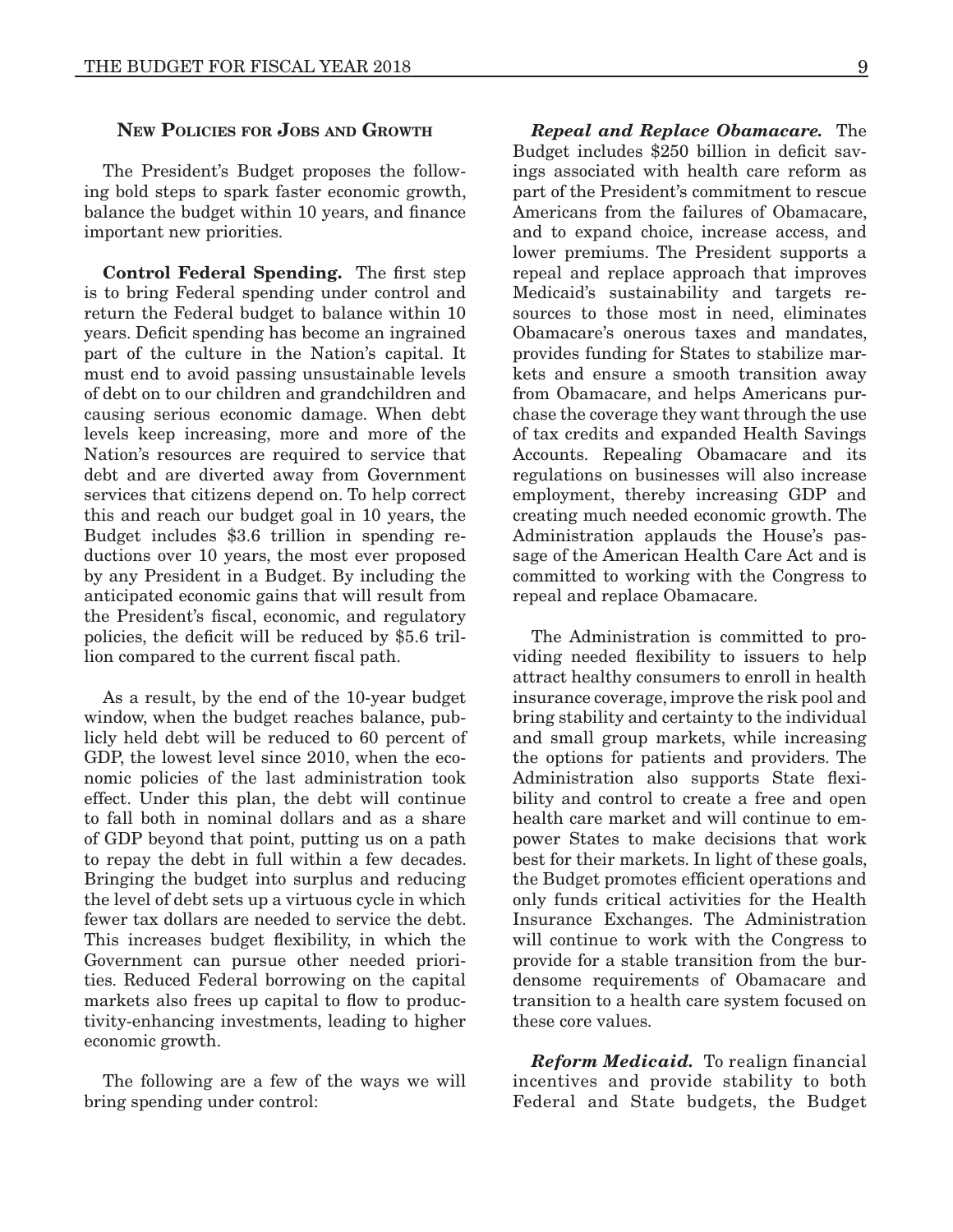proposes to reform Medicaid by giving States the choice between a per capita cap and a block grant and empowering States to innovate and prioritize Medicaid dollars to the most vulnerable populations. States will have more flexibility to control costs and design individual, State-based solutions to provide better care to Medicaid beneficiaries. These reforms are projected to save \$610 billion over 10 years.

*Support the Highest Priority Biomedical Research and Development.* The Budget institutes policies to ensure that Federal resources maximally support the highest priority biomedical science by reducing reimbursement of indirect costs (and thus focusing a higher percentage of spending on direct research costs) and implementing changes to the National Institutes of Health's (NIH) structure to improve efficiencies in the research enterprise. In 2018, the Department of Health and Human Services (HHS) and NIH will develop policies to reduce the burden of regulation on recipients of NIH funding consistent with the Administration's initiatives on regulatory reform and the goals articulated for the new Research Policy Board established in the 21st Century Cures Act.

*Provide a Path Toward Welfare Reform.* The Budget provides a path toward welfare reform, particularly to encourage those individuals dependent on the Government to return to the workforce. In doing so, this Budget includes Supplemental Nutrition Assistance Program (SNAP) reforms that tighten eligibility and encourage work, and proposals that strengthen child support and limit the Earned Income Tax Credit (EITC) and the Child Tax Credit (CTC) to those who are authorized to work in the United States.

As a primary component of the social safety net, SNAP—formerly Food Stamps—has grown significantly in the past decade. As expected, SNAP participation grew to historic levels during the recession. However, despite improvements in unemployment since the recession ended, SNAP participation remains persistently high.

The Budget proposes a series of reforms to SNAP that close eligibility loopholes, target benefits to the neediest households, and require able-bodied adults to work. Combined, these reforms will reduce SNAP expenditures while maintaining the basic assistance low-income families need to weather hard times. The Budget also proposes SNAP reforms that will re-balance the State-Federal partnership in providing benefits by establishing a State match for benefit costs. The Budget assumes a gradual phase-in of the match, beginning with a national average of 10 percent in 2020 and increasing to an average of 25 percent by 2023.To help States manage their costs, in addition to the currently available operational choices States make that can impact participation rates and benefit calculations, new flexibilities to allow States to establish locally appropriate benefit levels will be considered.

The Budget also includes a number of proposals that strengthen the Child Support Enforcement Program, providing State agencies additional tools to create stronger, more efficient child support programs that facilitate family self-sufficiency and promote responsible parenthood. Specifically, a suite of Establishment and Enforcement proposals serves to increase child support collections that in turn result in savings to Federal benefits programs, and a Child Support Technology Fund will allow States to replace aging information technology systems to increase security, efficiency, and program integrity.

The Budget also proposes to require a Social Security Number (SSN) that is valid for work in order to claim the CTC and EITC. Under current law, individuals who do not have SSNs valid for work can claim the CTC, including the refundable portion of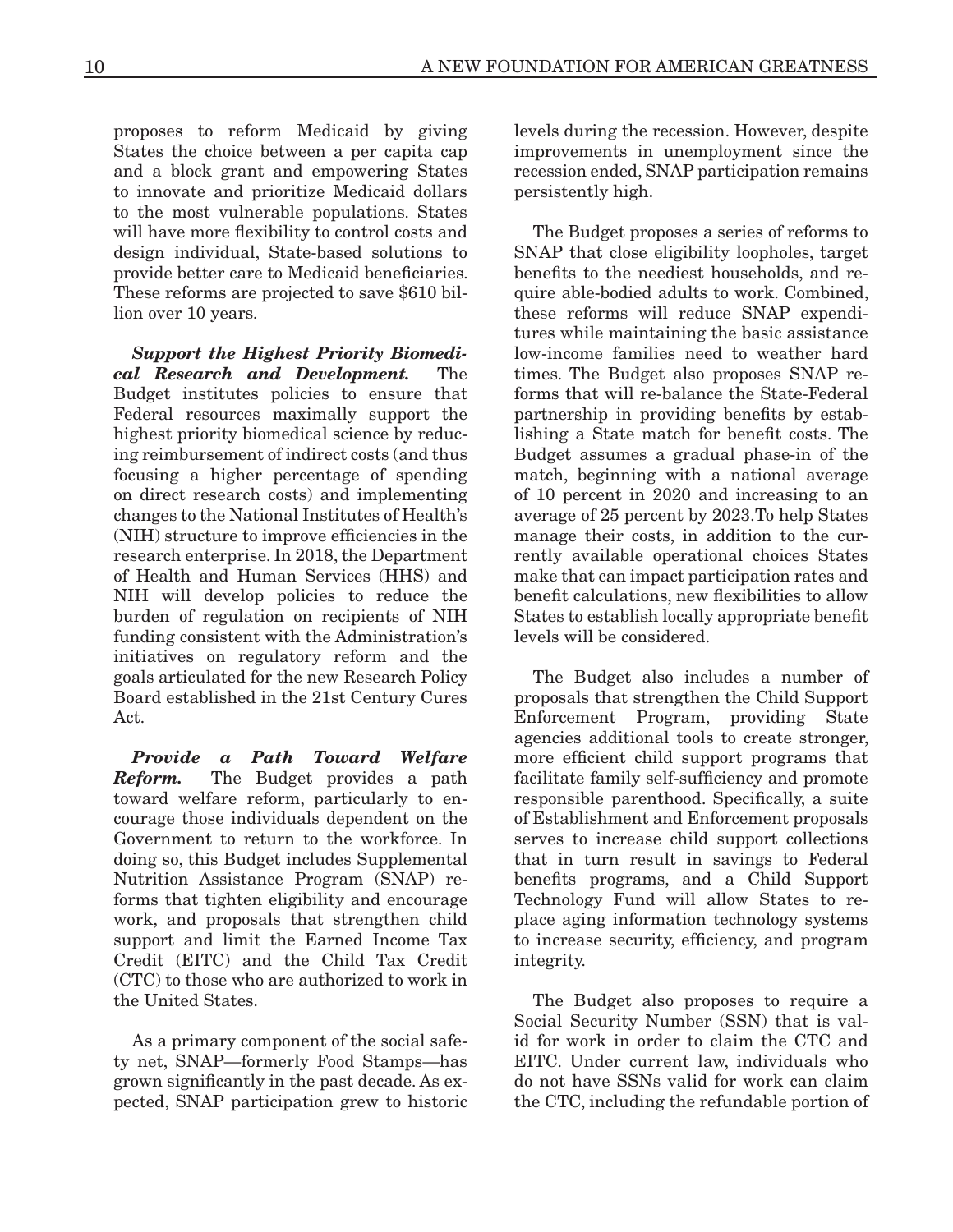the credit. This proposal would ensure only people who are authorized to work in the United States are eligible for the CTC. In addition, this proposal fixes gaps in current administrative practice for EITC filers that allowed some people with SSNs that are not valid for work to still claim the EITC.

*Reform Disability Programs.* The Budget proposes to reform disability insurance programs to promote greater LFP. Currently, people with disabilities have low rates of LFP—20 percent—which is less than a third of the LFP rate of the overall working age population. Disability benefits are essential for workers with long-term and permanent disabilities who are unable to work. Program integrity efforts are crucial to ensure only participants who remain eligible continue receiving benefits. The greatest waste is when the Government is not doing enough to enable individuals to remain in the labor force—incentives and pathways to recover from a temporary disability and return to work. These disability insurance programs should be helping people to stay in the workforce and be self-sufficient.

At the same time, Government must ensure only those who are truly eligible receive benefits. Reform proposals in the Budget include efforts to improve program integrity, close loopholes that make the program more susceptible to fraud, and address inequities in the system. For instance, the Budget proposes to hold fraud facilitators liable for overpayments and, instead of the automatic current lifetime appointment for Federal staff reviewing applications, the Budget proposes a probationary period for all new Administrative Law Judges hired.

To test creative and effective ways to promote greater LFP of people with disabilities so individuals can be independent and self-sufficient, the Budget proposes to expand demonstration authority to allow the Administration to test new program rules and processes and require mandatory participation by program applicants and beneficiaries. An expert panel will identify specific changes to program rules that would increase LFP and reduce program participation, informed by successful demonstration results and other evidence. Past efforts have provided enhanced incentives to pursue work for disability insurance beneficiaries who already spent years out of the labor force. The Budget, in contrast, focuses on early intervention return-to-work initiatives that would help the individual worker maintain attachment to the labor force while also reducing the individuals' need to apply to the disability insurance programs.

Currently, there is a common expectation that receipt of disability benefits results in a permanent exit from the labor force. The Budget challenges this assumption by evaluating alternative program designs that will result in helping individuals with temporary work-disabilities return to work. The Budget includes targets for reduced program costs in the second five years of the budget window, savings that would result from increased LFP by people with disabilities.

*Reform Federal Employees Retirement*  **Benefits.** The employee retirement landscape continues to evolve as private companies are providing less compensation in the form of retirement benefits. The shift away from defined benefit programs and cost-of-living adjustments for annuitants is part of that evolution. By comparison, the Federal Government continues to offer a very generous package of retirement benefits. Consistent with the goal of reining in Federal Government spending in many areas, as well as to bring Federal retirement benefits more in line with the private sector, adjustments to reduce the long-term costs associated with these benefits are included in this Budget. These proposals include increasing employee payments to the defined benefit Federal Employee Retirement System pension such that the employee will generally be paying the same amount as the employing agency,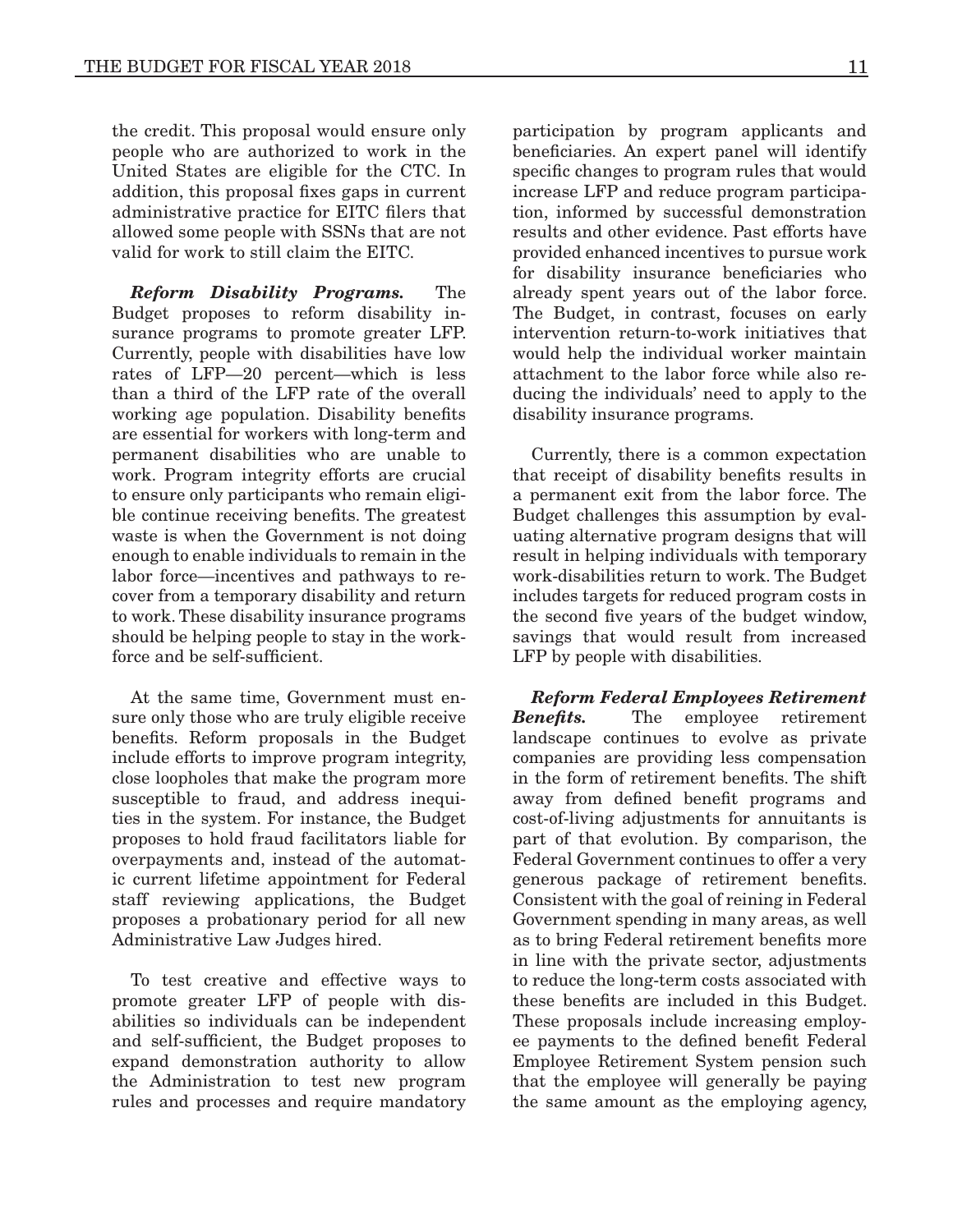and reducing or eliminating cost-of-living adjustments for existing and future retirees. Viewed in the context of the broader labor environment, the Administration believes the implementation and phasing in of these changes will not impact the Federal Government's recruiting and retention efforts.

*Reduce Improper Payments Government-Wide.* For the past few years, improper payments have been rising, and the Budget helps fulfill the President's promise to crack down on these improper Government payments. Even though the majority of Government payments are made properly, any waste of taxpayer money is unacceptable. The Budget prioritizes shrinking the amount of improper cash out the door. Specifically, by 2027 the Budget proposes to curtail Government-wide improper payments by half through actions to improve payment accuracy and tighten administrative controls.

*Reduce the Federal Government to Redefine its Proper Role and Promote Efficiency.* The Budget Blueprint for 2018 provided a plan for reprioritizing Federal discretionary spending so that it advances the safety and security of the American people. It included a \$54 billion increase in defense spending in 2018, which was fully offset by \$54 billion in reductions to non-defense programs. The Budget provides more detail on these spending reductions and provides additional savings and reforms that are necessary to balance the budget by 2027.

Details on these spending reductions are included in a separate *Major Savings and Reforms* volume. This volume provides a specific, aggressive set of program elimination, reduction, and saving proposals that redefine the proper role of the Federal Government, and curtail programs that fall short on results or provide little return to the American people.

For instance, within HHS, in order to return the provision of social services back to State and local governments as well as the private sector, the Budget eliminates the Social Services Block Grant (SSBG), a broad-based block grant that lacks strong performance and accountability standards. Relatedly, the Budget reduces the portion of the Temporary Assistance for Needy Families (TANF) block grant (10 percent) that States may transfer from TANF to SSBG. Finally, the Budget eliminates the TANF Contingency Fund, as it fails to provide well-targeted counter-cyclical funding to States.

*Redirect Foreign Aid Spending.* The Budget supports the core activities of the Department of State, the U.S. Agency for International Development (USAID), and other international programs, and refocuses their work on the highest priorities and strategic objectives. These include: investing in critical embassy security and maintenance needs in order to safeguard Federal employees overseas; meeting our commitment to Israel; supporting U.S. national security in efforts to defeat the Islamic State of Iraq and Syria; preventing the spread or use of weapons of mass destruction by state or non-state actors; maintaining U.S. leadership in shaping global humanitarian assistance while also asking the rest of the world to increase their share; fostering opportunities for U.S. economic interests by combatting corruption and ensuring a level playing field for American businesses; advancing global health security and pandemic preparedness; and ensuring effectiveness and accountability to the U.S. taxpayer. The Budget will also continue to support ongoing commitments to global health programs, including completing our commitment to Gavi, the Vaccine Alliance, maintaining funding for malaria programs, and continuing treatment for all current HIV/AIDS patients under the U.S. President's Emergency Plan for Aids Relief.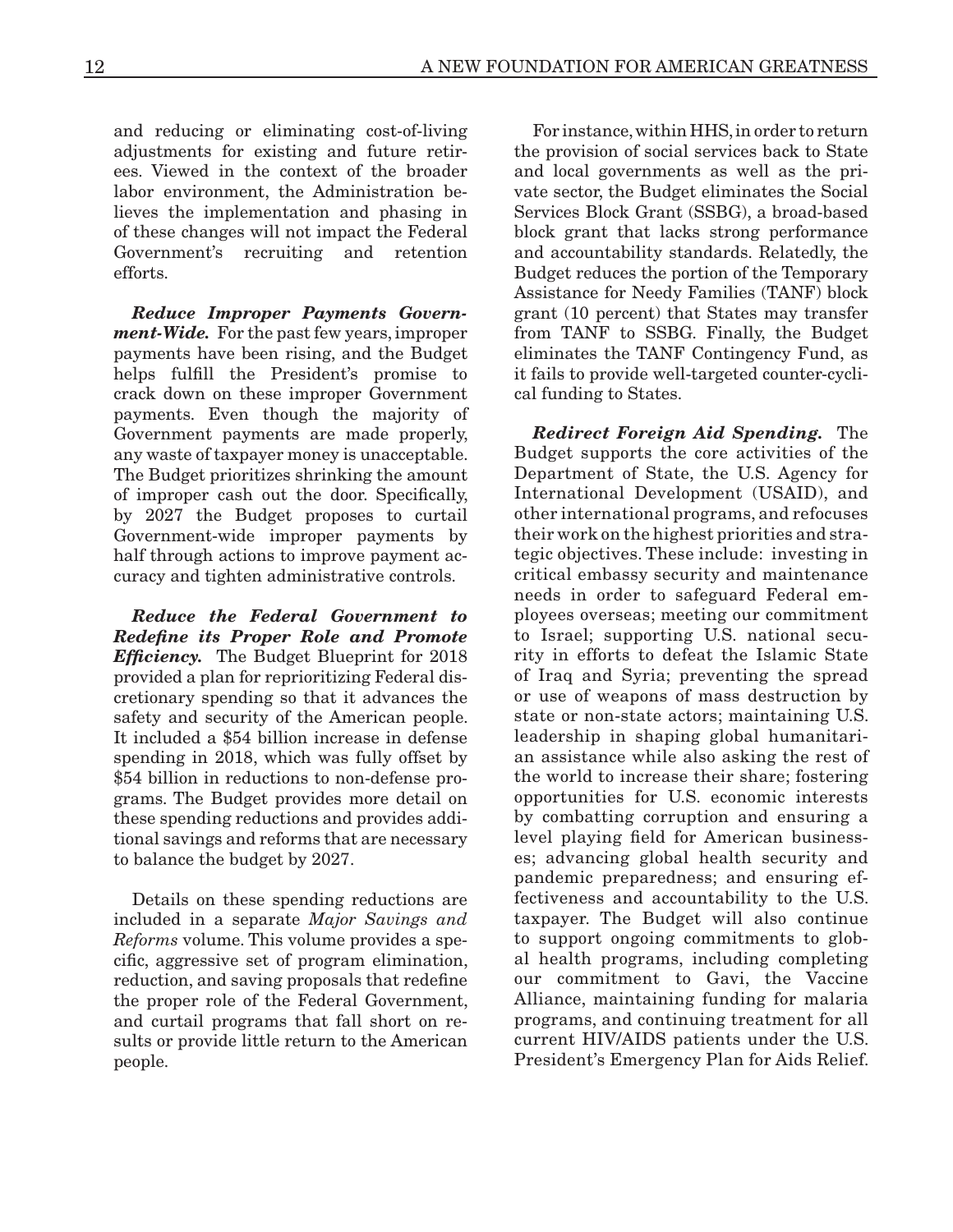The Budget proposes to reduce or end direct funding for international programs and organizations whose missions do not substantially advance U.S. foreign policy interests. The Budget also renews attention on the appropriate U.S. share of international spending at the United Nations, at the World Bank, and for many other global issues where the United States currently pays more than its fair share. In addition, this Budget request focuses on making the Department of State and USAID leaner, more efficient, and more effective, and streamlines international affairs agencies more broadly through the elimination of Federal funding to several smaller agencies. The Budget will allow the Department of State and USAID to support their core missions, while ensuring the best use of American taxpayer dollars in ways that advance national security as we work to build a more prosperous and peaceful world.

*Reduce Non-Defense Discretionary Spending Each Year with a 2-Penny Plan.* The Budget Blueprint outlined a plan to reduce non-defense discretionary spending by \$54 billion in 2018. As part of the plan to achieve a balanced budget by 2027, the Budget builds on this approach with a 2-penny plan that would reduce non-defense budget authority by two percent each year, to reach approximately \$385 billion in 2027, or just over 1.2 percent of GDP. For comparison, at the 2017 cap level, non-defense base budget authority is \$519 billion and 2.7 percent of GDP. This reduction may seem steep, but the strict and disciplined discretionary policies already proposed in the Budget Blueprint will serve as a down payment on the out-year reforms the Administration will unveil, as it seeks to downsize the mission of the non-defense discretionary budget in the coming years.

Simplify the Tax Code and Provide Tax Relief. A comprehensive overhaul to our tax code will boost economic growth and investment. A simpler, fairer, and more efficient tax system is critical to growing the economy and creating jobs. Our outdated, overly complex, and burdensome tax system must be reformed to unleash America's economy, and create millions of new, better-paying jobs that enable American workers to meet their families' needs.

The Budget assumes deficit neutral tax reform, which the Administration will work closely with the Congress to enact.

The Administration has articulated several core principles that will guide its discussions with taxpayers, businesses, Members of Congress, and other stakeholders. Overall, the Administration believes that tax reform, both for individuals and businesses, should grow the economy and make America a more attractive business environment.

Tax relief for American families, especially middle-income families, should:

- Lower individual income tax rates.
- Expand the standard deduction and help families struggling with child and dependent care expenses.
- Protect homeownership, charitable giving and retirement saving.
- End the burdensome alternative minimum tax, which requires many taxpayers to calculate their taxes twice.
- Repeal the 3.8 percent Obamacare surcharge on capital gains and dividends, which further hinders capital formation.
- And, abolish the death tax, which penalizes farmers and small business owners who want to pass their family enterprises on to their children.

The Administration believes that business tax reform should:

- Reduce the tax rate on American businesses in order to fuel job creation and economic growth.
- Eliminate most special interest tax breaks to make the tax code more equitable, more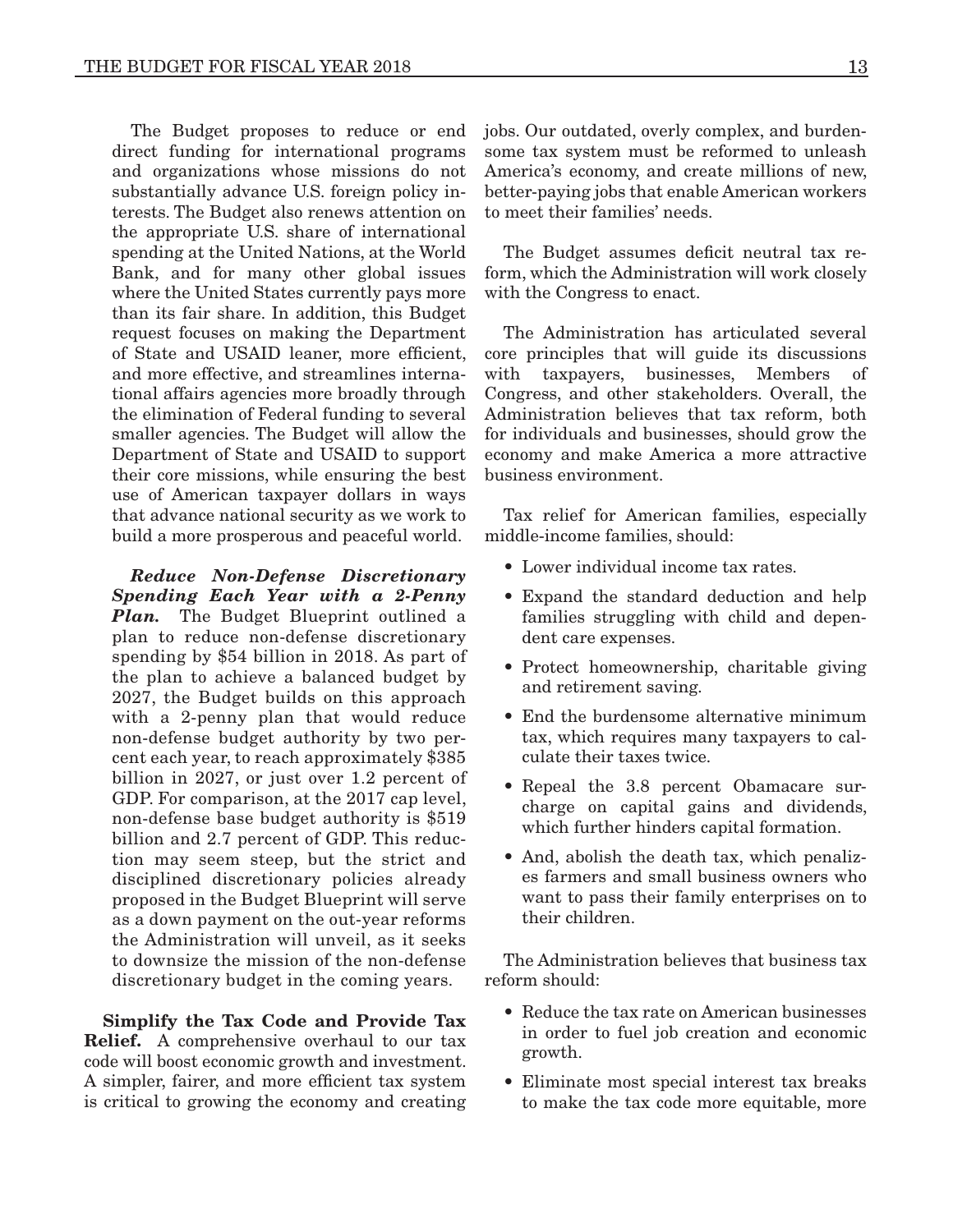efficient, and to help pay for lower business tax rates.

• And, end the penalty on American businesses by transitioning to a territorial system of taxation, enabling these businesses to repatriate their newly earned overseas profits without incurring additional taxes. This transition would include a one-time repatriation tax on already accumulated overseas income.

Going forward, the President is committed to continue working with the Congress and other stakeholders to carefully and deliberatively build on these principles to create a tax system that is fair, simple, and efficient—one that puts Americans back to work and puts America first.

Provide a Comprehensive Plan to Reform the Federal Government and Reduce the Federal Civilian Workforce. During the first 100 days of this Administration, the Office of Management and Budget issued guidance that takes steps to implement the President's charge to reorganize agencies and reduce the Federal workforce to begin the work of creating a leaner, more accountable, less intrusive, and more effective Government. Each executive department and agency will be examined and the American public will have an opportunity to provide input. The result will be a comprehensive Government reform plan that eliminates unnecessary, overlapping, outdated and ineffective programs. Some agencies may find the greatest efficiencies come from insourcing or reducing management layers while others will want to review programs, shared service and outsourcing options, or restructuring. This may mean reorganizing, consolidating, and eliminating programs, functions, and organizations where necessary.

Rather than setting arbitrary targets, the Administration tasked each agency to determine workforce levels that align with effectively and efficiently delivering its mission, including planning for funding levels in the President's Budget. In addition to broad agency reform, the Administration is committed to removing the

red tape that often traps Federal employees in an overly bureaucratic environment. It is often heard that managers are unable to function at an optimal level, given unnecessary layers of disjointed guidance, policy, and regulation. To alleviate this barrier to managing an efficient and effective workforce, a standard requirement included in the Agency Reform plan response is a plan for how agencies will reward top performers, while holding those with conduct or performance issues accountable.

Roll Back Burdensome Regulations. The American people deserve a regulatory system that works for them, not against them—a system that is both effective and efficient. Each year, however, Federal agencies issue thousands of new regulations that, taken together, impose substantial burdens on American consumers and businesses big and small. These burdens function much like taxes that unnecessarily inhibit growth and employment. The President is committed to fixing these problems by eliminating unnecessary and wasteful regulations. To that end, the President has already taken four significant steps:

*Launch a Regulatory Freeze.* On January 20, 2017, the President's Chief of Staff issued a memorandum to all agencies, directing them to pull back any regulations that had been sent to, but not yet published by, the Office of the Federal Register; to not publish any new regulations unless approved by one of the President's political appointees; and to delay the effective date of any pending regulations for 60 days to provide the new Administration time to review and reconsider those regulations. Federal agencies responded by pulling back over 60 so-called "midnight" regulations from being issued and continue to take a very close look at those published, but not yet in effect.

*Control Costs and Eliminate Unnecessary Regulations.* On January 30, 2017, the President signed Executive Order (EO) 13771, "Reducing Regulation and Controlling Regulatory Costs." This EO emphasizes a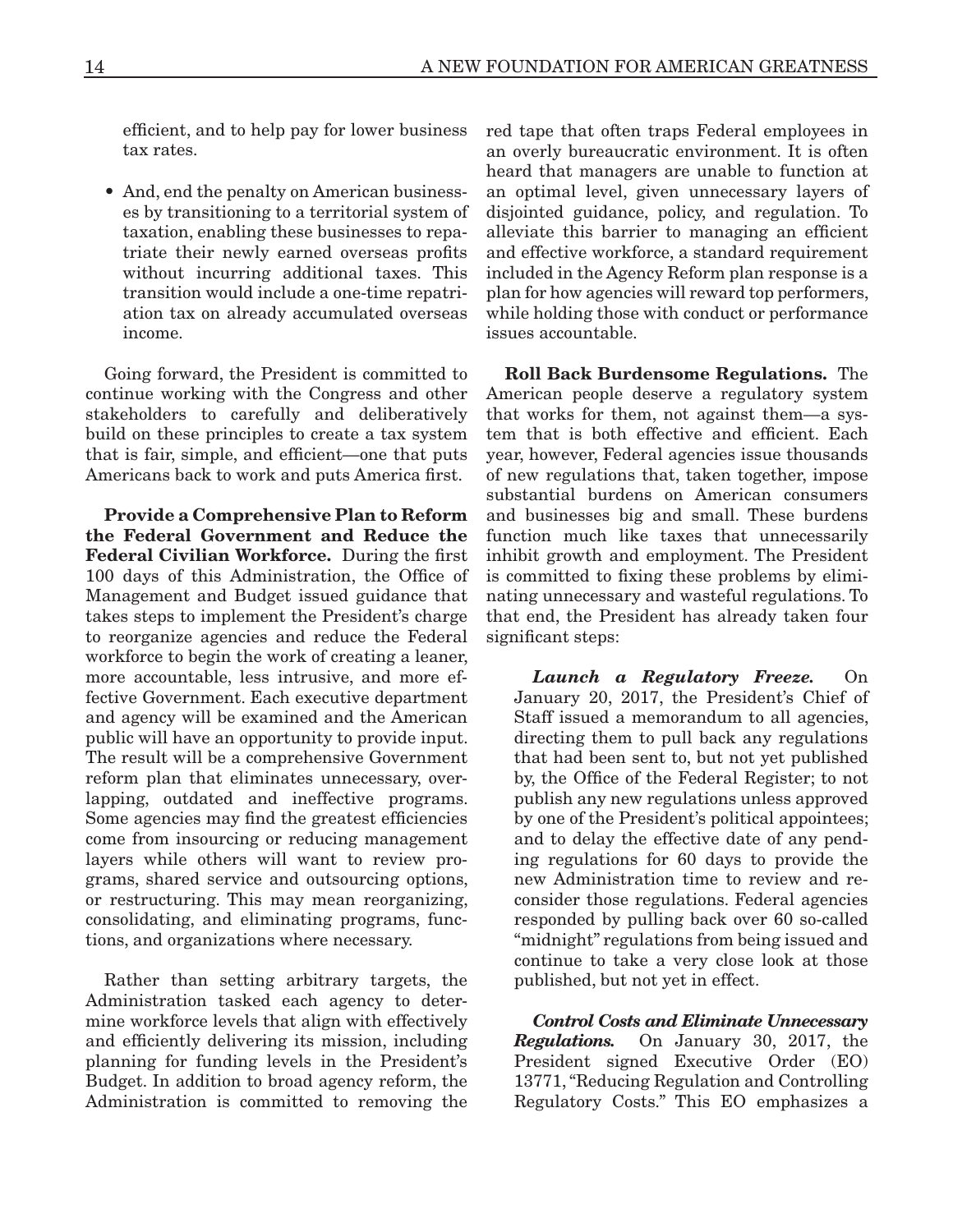critical principle for the regulatory state. It requires Federal agencies to identify for elimination at least two existing regulations for each new regulation they issue. It generally also requires agencies to ensure that for 2017, the total incremental cost of all new regulations be no greater than \$0. For 2018 and beyond, the EO establishes and institutionalizes a disciplined process for imposing regulatory cost caps and allowances for each Federal agency.

*Establish Executive Order (EO) 13777, "Enforcing the Regulatory Reform Agenda."* This EO establishes within each agency a Regulatory Reform Officer and a Regulatory Reform Task Force to carry out the President's regulatory reform priorities. These new teams will work hard to identify regulations that eliminate jobs or inhibit job creation; are outdated, unnecessary, or ineffective; or impose costs that exceed benefits. These efforts build upon a widely recognized and bipartisan consensus that many existing regulations are likely to be ineffective and no longer necessary. The difference, however, is accountability, and these teams and this effort will be a critical means by which Federal agencies will identify and cut regulations in a smart and efficient manner.

*Reform Financial Regulation and Prevent Taxpayer-Funded Bailouts.* The Budget fosters economic growth and vibrant financial markets by rolling back the regulatory excesses mandated by the Dodd-Frank Act. On February 3, 2017, the Administration issued an EO on Core Principles for Regulating the United States Financial System (Core Principles EO), which includes preventing taxpayer-funded bailouts and restoring accountability within Federal financial regulatory agencies.

As directed in the Core Principles EO, the Secretary of the Treasury, with the heads of the member agencies of the Financial Stability Oversight Council, is conducting a thorough review of the extent to which existing laws,

regulations, and other Government policies promote (or inhibit) these Core Principles. The Budget includes \$35 billion in savings to be realized through reforms that prevent bailouts and reverse burdensome regulations that hinder financial innovation and reduce access to credit for hardworking American families.

Further, the Budget proposes legislation to restructure the Consumer Financial Protection Bureau (CFPB). CFPB's interpretation of the Dodd-Frank Act has resulted in an unaccountable bureaucracy controlled by an independent director with unchecked regulatory authority and punitive power. Restructuring is required to ensure appropriate congressional oversight and to refocus CFPB's efforts on enforcing the law rather than impeding free commerce. The Budget proposes to limit CFPB's funding in 2018 to allow for an efficient transition period and bring a newly streamlined agency into the regular appropriations process beginning in 2019.

The Budget also proposes to restore the Securities and Exchange Commission's accountability to the American taxpayer by eliminating the "Reserve Fund" created by the Dodd-Frank Act.

Reform Immigration Policy. America's immigration policy must serve our national interest. The Budget supports commonsense immigration standards that protect American workers, reduce burdens on taxpayers and public resources, and focus Federal funds on underserved and disadvantaged citizens. When fully implemented, these changes have the potential to save American taxpayers trillions of dollars over future decades.

Census data show that current U.S. immigration policy results in a large numbers of residents and citizens who struggle to become financially independent and instead rely on Government benefits financed by taxpayers. In 2012, the census reported that 51 percent of all households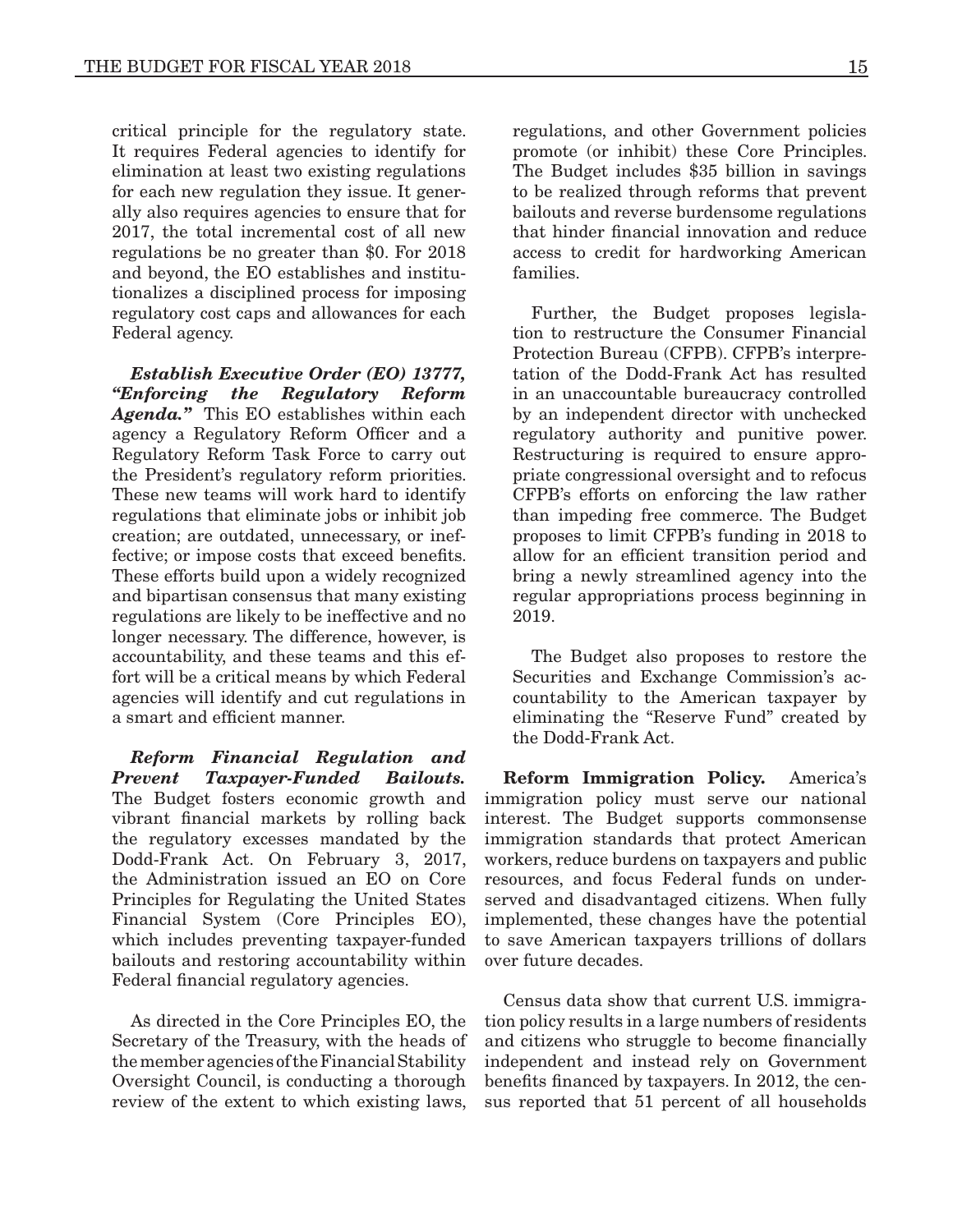headed by immigrants received payments from at least one welfare or low-income assistance program. In addition, participation in welfare programs among immigrant-headed households varies by education level. In 2012, 76 percent of households headed by an immigrant without a high school education used at least one major welfare program compared to 26 percent for households headed by an immigrant with at least a bachelor's degree. Focusing immigration policy on merit-based admissions has the potential to reduce Federal outlays for welfare payments to lower-skilled immigrant-headed households.

Estimates from a recent report by the National Academy of Sciences (NAS) on the Economic and Fiscal Consequences of Immigration indicate that each individual immigrant who lacks a high school education may create as much as \$247,000 more in costs at all levels of government than they pay in taxes over the next 75 years. Based on data from the Census Bureau's Current Population Survey, 8.2 million adults with a high school education or less settled in the United States from abroad between 2000 and 2015.

The NAS study also found that, in 2013, first-generation immigrants (across all skill levels) and their dependents living in the United States may have cost government at all levels as much as \$279 billion more than they paid in taxes for all levels of government, when the costs of national defense and other public goods are included on an average cost basis. The Federal costs alone were estimated to be as much as \$147 billion if all public goods and benefits are included.

Some of this cost is driven by our Nation's current refugee policy. Under the refugee program, the Federal Government brings tens of thousands of entrants into the United States, on top of existing legal immigration flows, who are instantly eligible for time-limited cash benefits and numerous non-cash Federal benefits, including food assistance through SNAP, medical care, and education, as well as a host of State and local benefits.

A large proportion of entrants arriving as refugees have minimal levels of education, presenting particular fiscal costs. The HHS Annual Survey of Refugees showed that, in 2015, those who had arrived in the previous five years had less than 10 years of education on average. The survey also showed that of refugees who arrived in the prior five years nearly 50 percent were on Medicaid in 2015, 45 percent received cash assistance, and 75 percent received benefits from SNAP. These federally supported benefit programs are not tracked separately in terms of welfare and other benefits; they are added to the bottom line of the Federal deficit and Federal programs. The way that refugee spending is typically budgeted for makes it difficult to attribute the full fiscal costs, including appropriated funds for the Department of State and HHS, along with fee-funded programs from the Department of Homeland Security. Additional State and local funding for services, including public education, is not captured in the Federal budget, nor are local and State taxes collected from refugees to the Federal Government. While HHS is appropriated funds specifically for refugee benefits, many others, including SNAP and Medicaid, are unallocated to refugees.

The paradoxical effect of refugee spending is that the larger the number the United States admits for domestic resettlement, the fewer people the United States is able to help overall; each refugee admitted into the United States comes at the expense of helping a potentially greater number out of country. Thus, reducing the number of refugees increases the number of dislocated persons the United States is financially able to assist, while increasing the number of refugees may have the effect of reducing the total size of the refugee population the United States is able to assist financially.

The Administration is exploring options for budget presentation that would make transparent the net budgetary effects of immigration programs and policy. The goal of such changes would be to capture better the impact of immigration policy decisions on the Federal Government's fiscal path. Once the net effect of immigration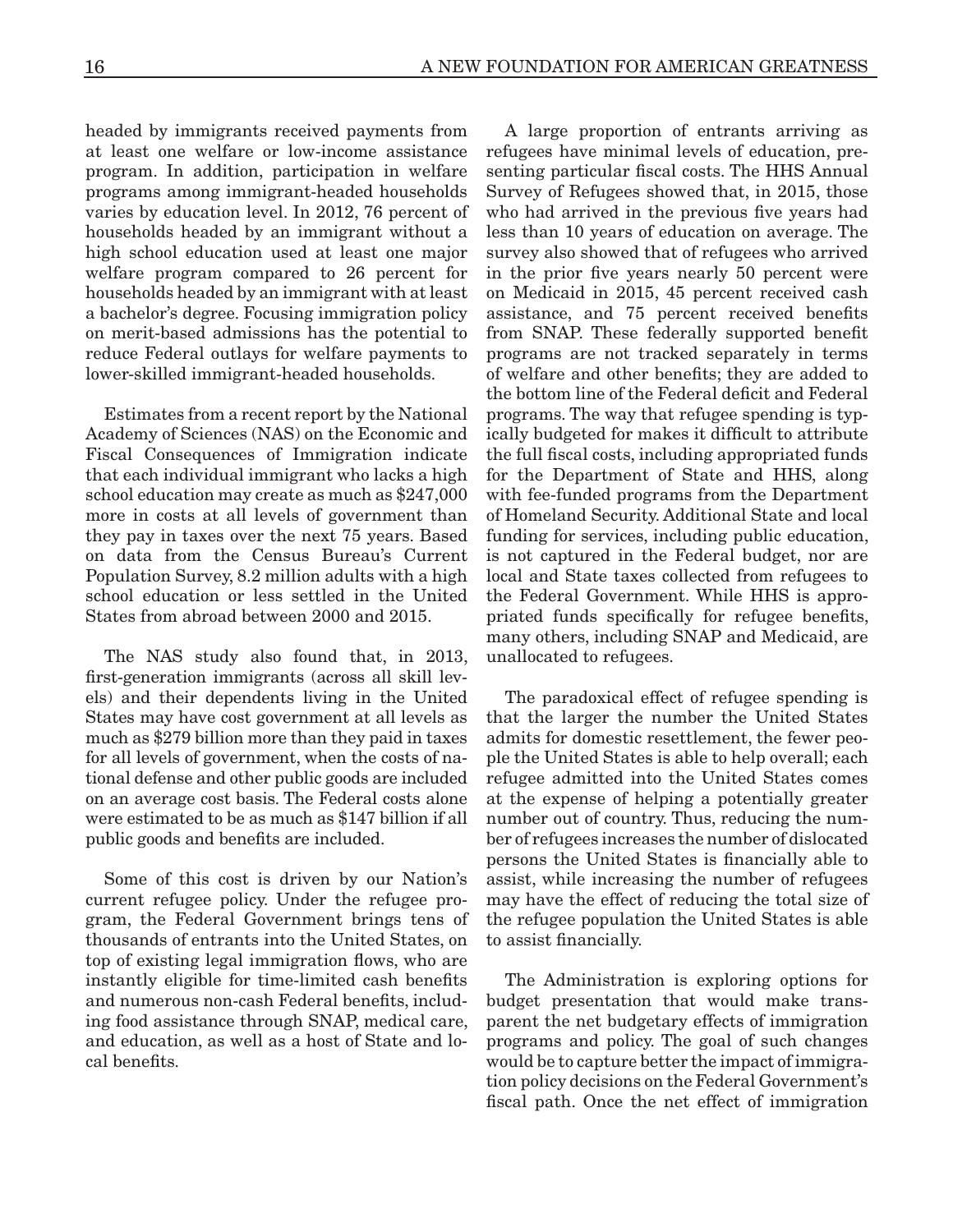on the Federal Budget is more clearly illustrated, the American public can be better informed about options for improving policy outcomes and saving taxpayer resources. In that regard, the Budget supports reforming the U.S. immigration system to encourage: merit-based admissions for legal immigrants, ending the entry of illegal immigrants, and a substantial reduction in refugees slotted for domestic resettlement.

#### New Priorities

The Budget reprioritizes spending in several important ways.

Invest in Defense. The President's Budget includes \$639 billion of discretionary budget authority for the Department of Defense (DOD), a \$52 billion increase above the 2017 annualized continuing resolution (CR) level, fully offset by targeted reductions elsewhere. These resources provide for the military forces needed to conduct ongoing operations, deter potential adversaries, and protect the security of the United States.

*Reverse the Defense Sequestration.* The Budget fully reverses the defense sequestration by increasing funding for national defense by \$54 billion above the cap in current law, and fully offsetting this increase. This includes a \$52 billion increase for the DOD, as well as \$2 billion of increases for other national defense programs. Since defense sequestration was first triggered in 2013, the world has grown more dangerous due to rising terrorism, destabilizing technology, and increasingly aggressive potential adversaries. Over the same period, our military has become smaller, and deferred training, maintenance, and modernization have degraded its ability to prepare for future war while sustaining current operations. The President's Budget ends this depletion and begins to rebuild the U.S. Armed Forces, laying the groundwork for a larger, more capable, and more lethal joint force consistent with a new National Defense Strategy.

*Fill Critical Gaps and Build Warfighting Readiness*. The Administration inherited the smallest Army since before World War II, a Navy and Marine Corps facing shortfalls in maintenance and equipment procurement, and the smallest Air Force with the oldest planes in history. The President began corrective action immediately, ordering a readiness review, requesting \$30 billion of additional 2017 appropriations (of which the Congress provided \$21 billion), and developing a budget that adds \$54 billion to national defense in 2018. These funds will begin years of increased investment to end the depletion of our military and build warfighting readiness. In 2018, the Budget provides for 56,400 more Soldiers, Sailors, Airmen, and Marines than the end strength planned by the Obama Administration. These troops are needed to fill gaps in our combat formations, man essential units previously scheduled for divestment, and provide critical enablers. The Budget prioritizes readiness, funding critical shipyard requirements, accelerating depot maintenance and weapon system sustainment, enhancing training, growing our cyber workforce and capabilities, and restoring degraded infrastructure. Funds also recapitalize, modernize, and enhance weapons systems. For example, the Air Force, Navy, and Marine Corps would buy 84 new fighter aircraft in 2018, including 70 Joint Strike Fighters and 14 Super Hornets. The Navy continues to increase its ship count, with the acquisition of eight new battle force ships funded in 2018.

*Implement Defense Reform.* The Budget lays the groundwork for an ambitious reform agenda that underscores the President's commitment to reduce the costs of military programs wherever feasible without reducing effectiveness or efficiency. The Budget also continues ongoing efforts to improve the Department's business processes, reduce major headquarters activities by 25 percent, and eliminate redundant spending on service contracts.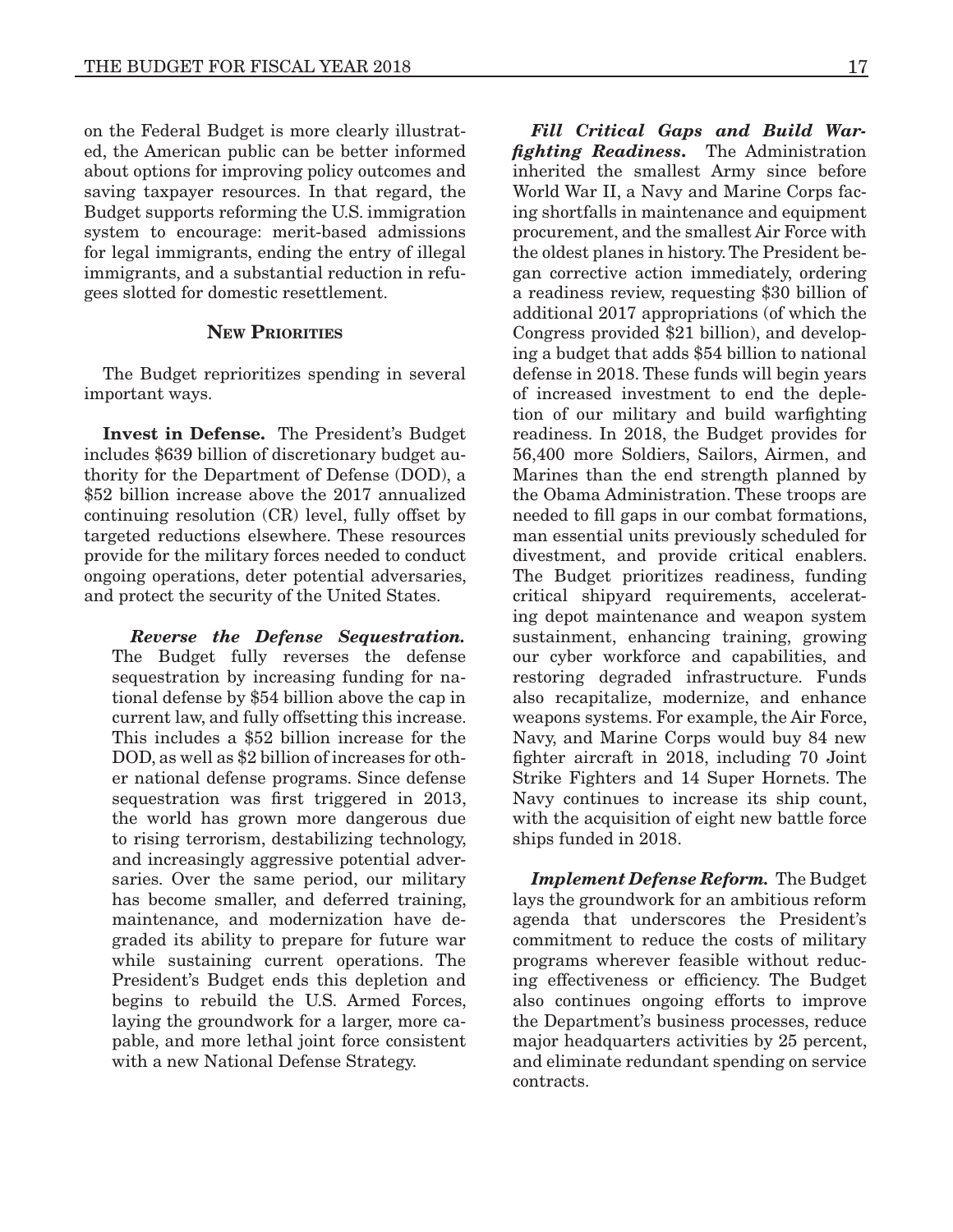Increase Border Security and Investments in Public Safety. The President's Budget includes \$44.1 billion for the Department of Homeland Security (DHS) and \$27.7 billion for the Department of Justice (DOJ) for law enforcement, public safety and immigration enforcement programs and activities.

*Increase Border Security Infrastructure and Technology.* The President's Budget secures the borders of the United States by investing \$2.6 billion in high-priority tactical infrastructure and border security technology, including funding to plan, design, and construct a physical wall along the southern border as directed by the President's January 25, 2017 EO. This investment would strengthen border security, helping stem the flow of people, drugs, and other illicit material illegally crossing the border.

*Increase DHS Personnel.* The Budget also advances the President's plan to strengthen border security and immigration enforcement with more than \$300 million to recruit, hire, and train 500 new Border Patrol Agents and 1,000 new Immigration and Customs Enforcement law enforcement personnel in 2018, plus associated support staff. These new personnel would improve the integrity of the immigration system by adding capacity to interdict those aliens attempting to cross the border illegally, as well as to identify and remove those already in the United States who entered illegally.

*Enforce the Nation's Laws.* The Budget enhances enforcement of immigration laws by proposing an additional \$1.5 billion above the 2017 annualized CR level for expanded detention, transportation, and removal of illegal immigrants. These funds would ensure that DHS has sufficient detention capacity to hold prioritized aliens, including violent criminals and other dangerous individuals, as they are processed for removal.

*Invest in Law Enforcement.* The Budget provides critical resources for DOJ

to confront terrorism, reduce violent crime, tackle the Nation's opioid epidemic, and combat illegal immigration. Additional spending is provided for DOJ to enhance public safety and law enforcement including \$214 million above current levels for immigration enforcement—allowing DOJ to hire 75 additional immigration judge teams, bringing the total number of funded immigration judge teams to 449. In addition, \$84 million more is provided for increases in the Federal detainee population. Increases of \$188 million are included to address violent and gun-related crime in communities across the Nation and to target transnational criminal organizations and drug traffickers. As part of this increase, \$103 million is added to maintain and expand capacity to fight against opioids and other illicit drugs. Further, DOJ will take steps to mitigate the risk that sanctuary jurisdictions pose to public safety.

*Invest in Cybersecurity.* The internet has transformed and modernized our society and enabled astonishing business growth. It has fostered education, fueled innovation, and strengthened our military. That transformation—and the opportunities it has created—has been exploited by our enemies and adversaries. Bad actors must not be allowed to use the internet to perpetrate crimes and threaten our security. These crimes affect our largest companies, impact millions of people at a time, damage our small businesses, and affect our national security. The Budget supports the President's focus on cybersecurity to ensure strong programs and technology to defend the Federal networks that serve the American people, and continues efforts to share information, standards, and best practices with critical infrastructure and American businesses to keep them secure. The Budget also includes an increase in law enforcement and cybersecurity personnel across DHS, DOD, and the Federal Bureau of Investigation to execute these efforts and counter cybercrime. In addition, the Budget includes an increase in resources for the National Cybersecurity and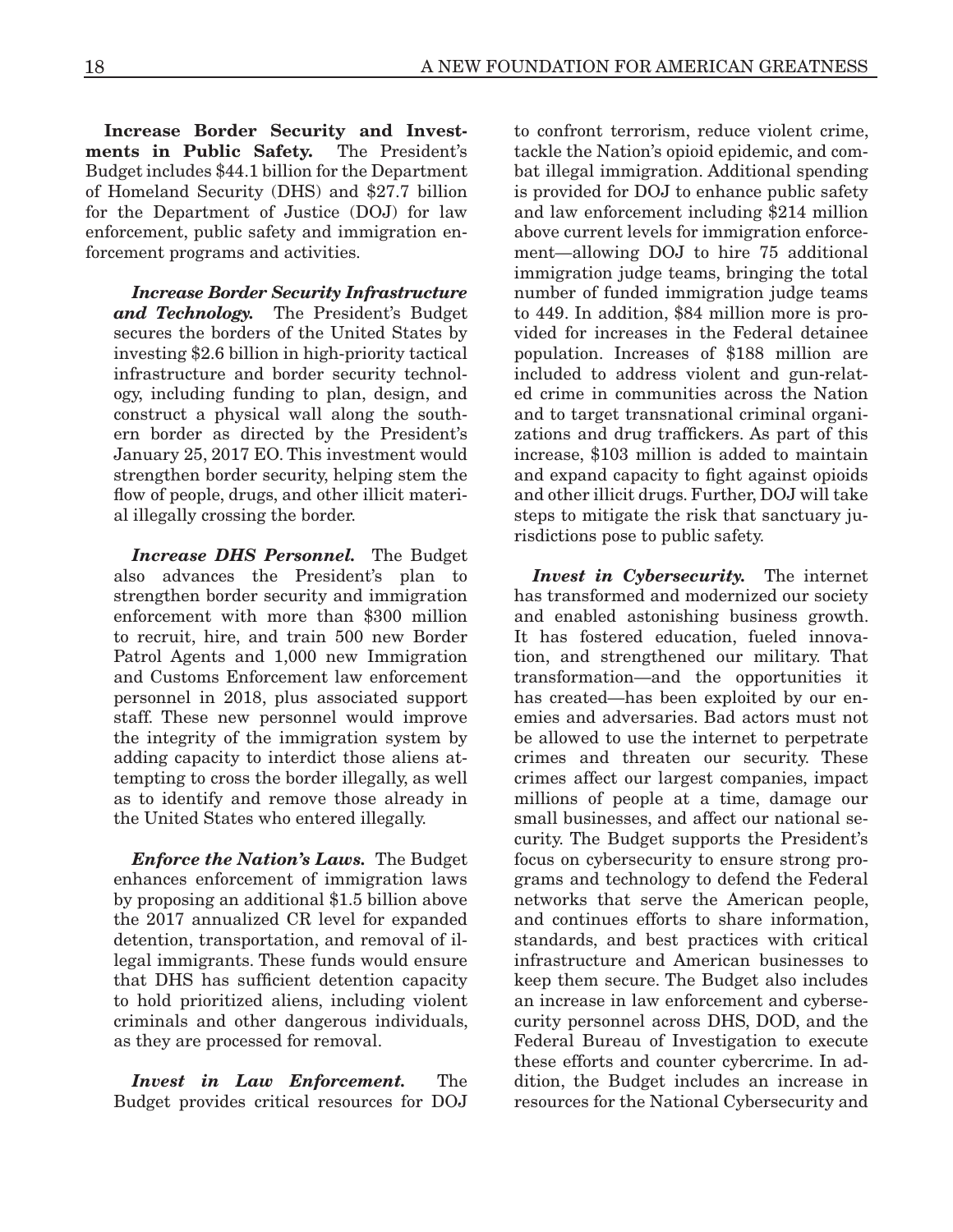Communications Integration Center, which enables DHS to respond effectively to cyber attacks on critical infrastructure.

Provide an Infrastructure Plan to Support \$1 Trillion in Private/Public Infrastructure Investment. The President has consistently emphasized that the Nation's infrastructure needs to be rebuilt and modernized to create jobs, maintain America's economic competitiveness, and connect communities and people to more opportunities. Unfortunately, the United States no longer has the best infrastructure in the world. According to the World Economic Forum, the United States' overall infrastructure places  $12<sup>th</sup>$ , with countries such as Japan, Germany, the Netherlands, and France ranking higher.

If the United States continues to underinvest in infrastructure, we will continue to fall further and further behind our peers and our economic performance will suffer. Given these challenges, the Administration's goal is to seek long-term reforms on how infrastructure projects are regulated, funded, delivered, and maintained. Simply providing more Federal funding for infrastructure is not the solution. Rather, we will work to fix underlying incentives, procedures, and policies to spur better, and more efficient, infrastructure decisions and outcomes, across a range of sectors, including surface transportation, airports, waterways, ports, drinking and waste water, broadband and key Federal facilities. Such improvements will include tracking the progress of major infrastructure projects on a public dashboard to ensure transparency and accountability of the permitting process.

The President's target of \$1 trillion will be met with a combination of new Federal funding, incentivized non-Federal funding, and expedited projects that would not have happened but for the Administration's involvement (for example, the Keystone XL Pipeline). While the Administration will propose additional funding for infrastructure, those funds will be focused on incentivizing additional non-Federal investments. While the Administration continues to work with the Congress, States, localities, and

other infrastructure stakeholders to finalize the suite of direct Federal programs that will support this effort, the Budget includes \$200 billion in outlays related to the infrastructure initiative.

The impact of this investment will be amplified with other administrative and regulatory actions the Administration plans to pursue. The Administration is comprehensively reviewing administrative policies that impact infrastructure, and will eliminate and revise policies that no longer fulfill a useful purpose. Further, as part of the regulatory reform agenda, the Administration will eliminate or significantly revise regulations that create unnecessary barriers to infrastructure investment by all levels of government and the private sector.

The United States has maintained an excellent aviation safety record while operating the world's most congested airspace. Despite this record, the Federal Aviation Administration (FAA) is challenged increasingly to address the quickly evolving needs of the Nation's airspace users.

To accommodate growing air traffic volume and meet the demands of aviation users, the Administration proposes to shift the air traffic control functions to a non-profit, non-governmental entity. Similar efforts have been undertaken successfully in many other countries. This transformative undertaking will create an innovative corporation that can more nimbly respond to the demand for air traffic services, all while reducing taxes and Government spending. The parts of FAA that will remain with the Government will retain important aviation safety regulatory activities as well as maintain the Airport Improvement Program grant program.

The Budget reflects the proposal to shift the air traffic control function to an independent, non-governmental organization beginning in 2021, with a cap reduction in discretionary spending of \$72.8 billion, and reduction in aviation excise taxes of \$115.6 billion. These estimated changes represent a high-level reflection of the Administration's proposal.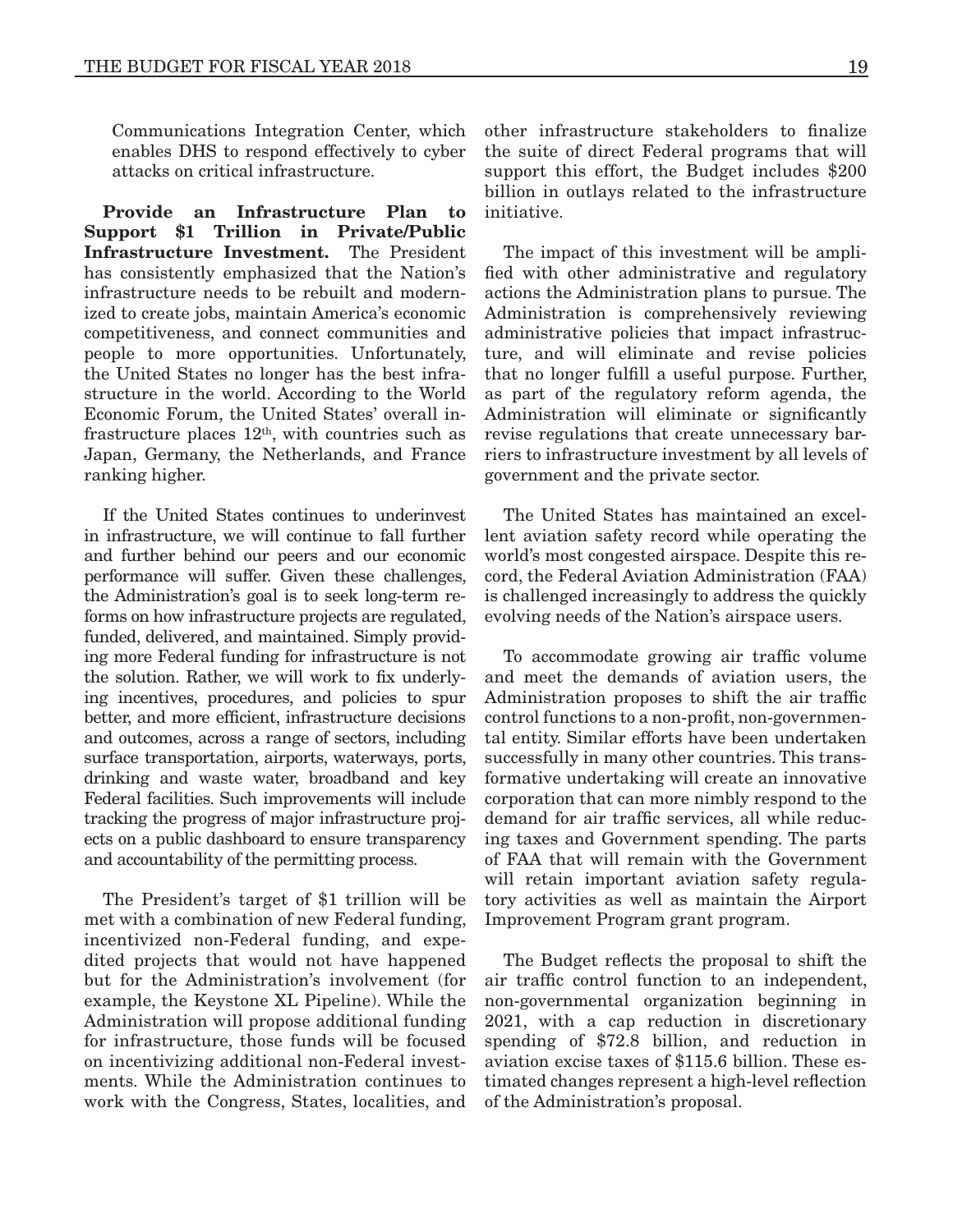Support Families and Children. The Administration is committed to helping American families and children.

*Provide Paid Parental Leave.* During his campaign, the President pledged to provide paid family leave to help new parents. The Budget delivers on this promise with a fully paid-for proposal to provide six weeks of paid family leave to new mothers and fathers, including adoptive parents, so all families can afford to take time to recover from childbirth and bond with a new child without worrying about paying their bills.

Using the Unemployment Insurance (UI) system as a base, the proposal will allow States to establish paid parental leave programs in a way that is most appropriate for their workforce and economy. States would be required to provide six weeks of parental leave and the proposal gives States broad latitude to design and finance the program. The proposal is fully offset by a package of sensible reforms to the UI system—including reforms to reduce improper payments, help unemployed workers find jobs more quickly, and encourage States to maintain reserves in their Unemployment Trust Fund accounts. The Administration looks forward to working with the Congress on legislation to make paid parental leave a reality for families across the Nation.

*Extend the Children's Health Insurance Program (CHIP).* While the future of CHIP is addressed alongside other health reforms, the Budget proposes to extend CHIP funding for two years, through 2019, providing stability to States and families. The Budget also proposes a series of improvements that rebalance the State-Federal partnership, including returning to the historic Federal matching rate, and increasing State flexibility.

Reform Student Loan Programs. In recent years, income-driven repayment (IDR) plans, which offer student borrowers the option of making affordable monthly payments based on factors such as income and family size, have grown in popularity. However, the numerous IDR plans currently offered to borrowers overly complicate choosing and enrolling in the right plan. The Budget proposes to streamline student loan repayment by consolidating multiple IDR plans into a single plan. The single IDR plan would cap a borrower's monthly payment at 12.5 percent of discretionary income. For undergraduate borrowers, any balance remaining after 15 years of repayment would be forgiven. For borrowers with any graduate debt, any balance remaining after 30 years of repayment would be forgiven.

To support this streamlined pathway to debt relief for undergraduate borrowers, and to generate savings that help put the Nation on a more sustainable fiscal path, the Budget eliminates the Public Service Loan Forgiveness program, establishes reforms to guarantee that all borrowers in IDR pay an equitable share of their income, and eliminates subsidized loans. These reforms will reduce inefficiencies in the student loan program and focus assistance on needy undergraduate student borrowers instead of high-income, high-balance graduate borrowers. All student loan proposals apply to loans originated on or after July 1, 2018, except those provided to borrowers to finish their current course of study.

The Budget also supports expanded access to Pell Grants for eligible recipients through Year-Round Pell. This policy incentivizes students to complete their degrees faster, helping them reduce their loan debt and enter the workforce sooner. Year-Round Pell gives students the opportunity to earn a third semester of Pell Grant support during an academic year, boosting total Pell Grant aid by \$1.5 billion in 2018 for approximately 900,000 students.

Extend the Current VA Choice Program. Veterans' access to timely, high quality health care is one of this Administration's highest priorities. The Budget provides mandatory funding to extend the Veterans Choice Program, enabling eligible veterans to receive timely care, close to home. As of April 2017, veterans have completed